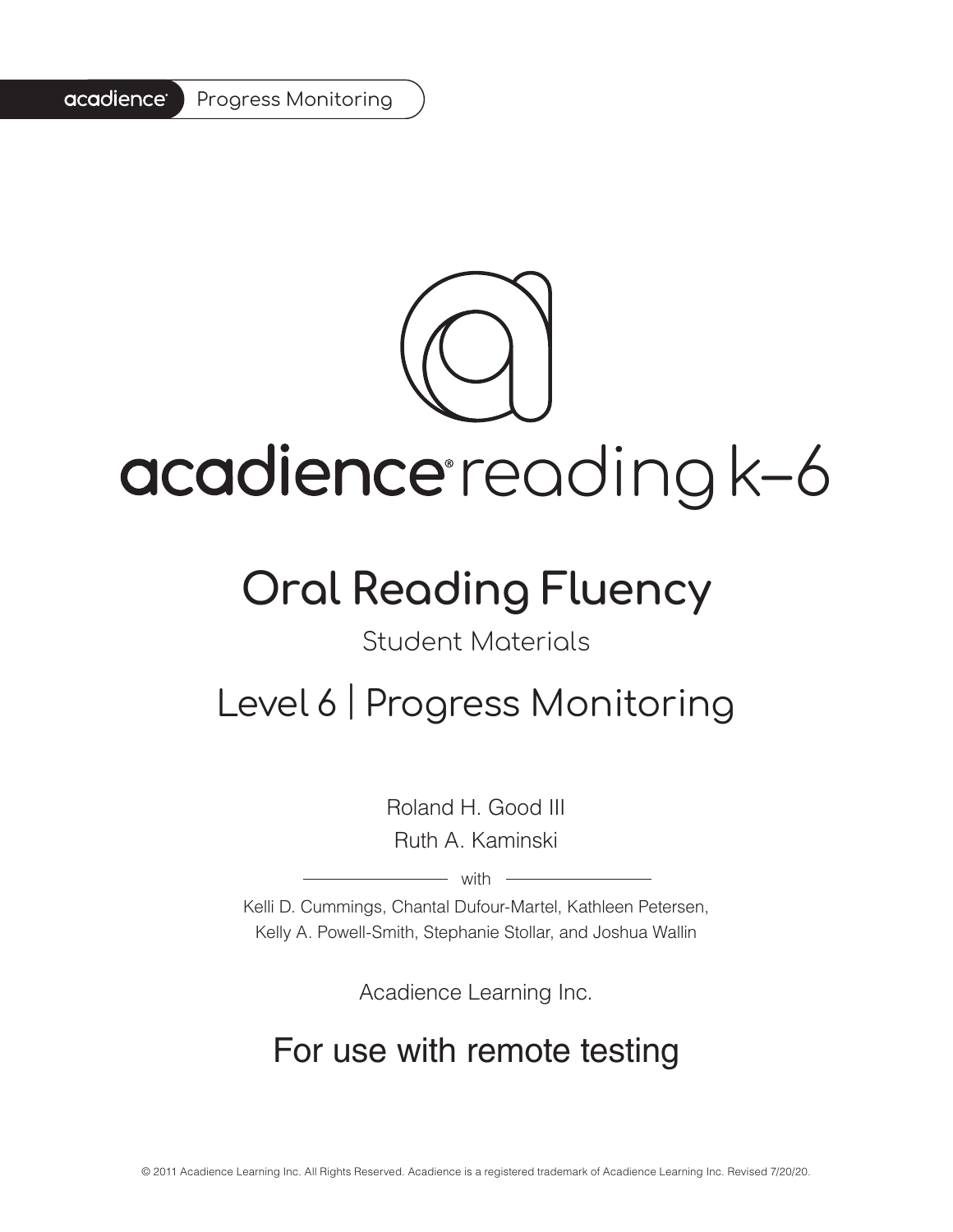#### **Kilimanjaro**

On the east coast of Africa lies one of the world's most famous mountains. Once described as "wide as all the world, great, high and unbelievably white in the sun," Mount Kilimanjaro is truly majestic. Kilimanjaro is an especially dramatic mountain because it stands alone on a relatively flat plain or savannah. Kilimanjaro is the highest mountain in Africa. It is so tall that it has its own weather system. The base of the mountain is over twenty miles wide and it is more than thirty miles long.

If you were hundreds of miles away looking toward Mount Kilimanjaro, you would see the surrounding plains stretching off into the distance. Looking up from the plains you would see the clouds high in the sky. Above the clouds, like a land apart, you would see the top half of the mountain rising majestically above you.

Climbing the mountain can be very challenging. In preparation, you must be ready to hike all day carrying a large load on your back. To reach the summit, you must carry enough water, food and equipment for six days. In addition, your body must be ready for the high altitudes. If you get altitude sickness, you will need to hike down quickly as you risk becoming very sick.

There are five ecological zones on the mountain. You begin your hike in the first zone. The plains that surround the mountain have abundant lakes and forests as well as a wet and dry season. From the savannah you move into a lush tropical rainforest. As the air around the mountain rises and cools, it releases its rain on the forest. Wildlife abounds in the rainforest, including monkeys and stunning tropical birds.

Next is the heather zone, an area with low evergreen shrubs, followed by the high desert zone. Along the way you will pass high mountain lakes and glaciers. Finally, you will reach the barren summit zone that looks like the surface of the moon. If ever you reach the top of Mount Kilimanjaro, you will have experienced an unforgettable adventure.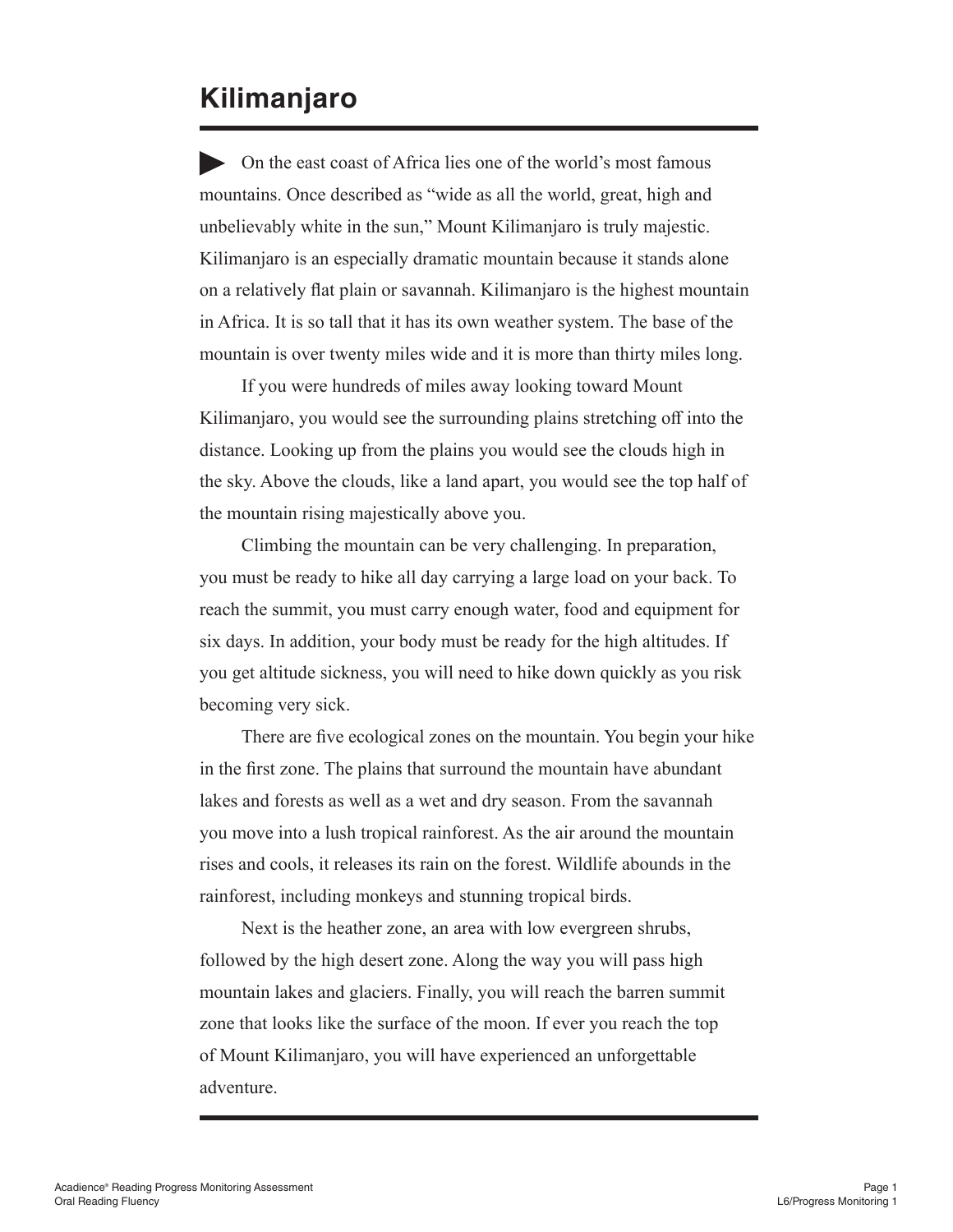#### **No Dirt Required**

Green plants are the foundation of life on our planet. Many animals eat only plants, and people depend on plants for food. Most of the plants that surround us grow in soil. Plant stems need soil for support, so they can stand upright and get enough sunlight. Plant roots extend into the soil to reach the water and nutrients the plants require. As you can imagine, growing enough food for the entire planet's population requires abundant land and water.

Soil contains minerals and salts that plants need to grow. When it rains, these nutrients dissolve in the water, and are absorbed by the roots of plants. Then, with the proper nutrients and the right amount of water and solar energy from the sun, photosynthesis enables plants to produce their own food.

Some time ago, people discovered something astonishing: plants can thrive without being planted in soil! Growing plants in water instead of soil is called hydroponics. "Hydro" means water, and "ponos" means work, so "hydroponics" means working water. Plant roots are fed a liquid solution of minerals and salts that are dissolved in water. How do hydroponic plants support themselves without any soil? The plants are hung in a net above a tray or bucket of solution, with their roots dangling in the solution.

Large numbers of hydroponic plants can be grown in a greenhouse, which uses much less land than growing plants in soil. One surprising fact is that growing vegetables in water actually saves water because the solution can be reused many times by just adding minerals and nutrients. In addition, scientists are learning how to use hydroponics to make vegetables more nutritious for people.

People like to have fresh vegetables, such as tomatoes, all year round, not just in the season when they grow in their area. Many areas of the world have very poor soil that is not suited for growing plants, and other areas don't have the proper climate. With hydroponics, people around the globe can have fresh vegetables whenever they want them.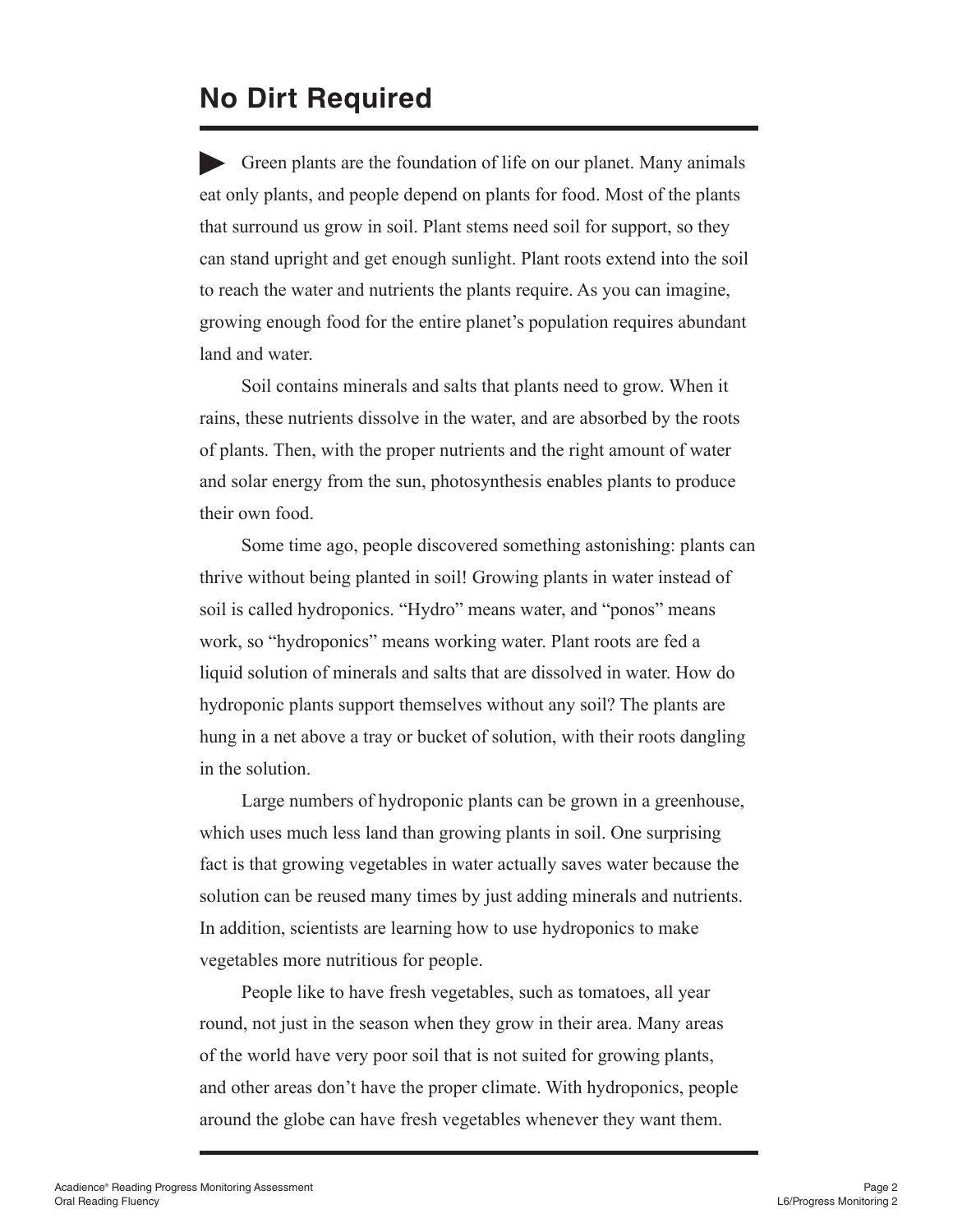#### **Making a Comic Book**

Comic books feature many of the world's most popular characters. Superheroes, such as Superman or Batman, are popular comic book characters. If you're interested in creating your own comic book, here are some suggestions to get started.

First, brainstorm some topics for your comic book. Maybe you want to write about a superhero stopping an evil villain's plan for world domination. Perhaps you want to tell about a resourceful explorer, or a group of friends investigating a mystery. Come up with a plot and try to structure your story so you know approximately what you want to happen on each page. Don't worry about getting it perfect just yet.

When you've decided on the content and structure of your comic, experiment with different appearances. You can investigate different drawing styles and come up with different looks for your characters. It's a good idea to practice drawing your characters from different angles so that you'll be able to draw them consistently in your comic book.

Now you can begin to make your comic. Plan out what should happen in each panel and draw the panel borders. Don't start sketching until you've added the talk balloons and at least sketched in the text. This way, you won't run out of space for your dialogue, and you'll be able to draw around the text so no important details in the picture get obscured. When you do start to draw, sketch lightly at first. Drawing and re-drawing can make your work look messy if your lines are too dark.

When your sketches are done, you can outline them in ink. This helps give your comic its style and personality, and can make your drawings stand out. Play around with using different thicknesses of ink to define features and outlines.

Soon, your comic book will be done. If you want, you can make copies and give them to friends. Maybe you'll even want to make a series, so you can follow your characters and their adventures through more comics.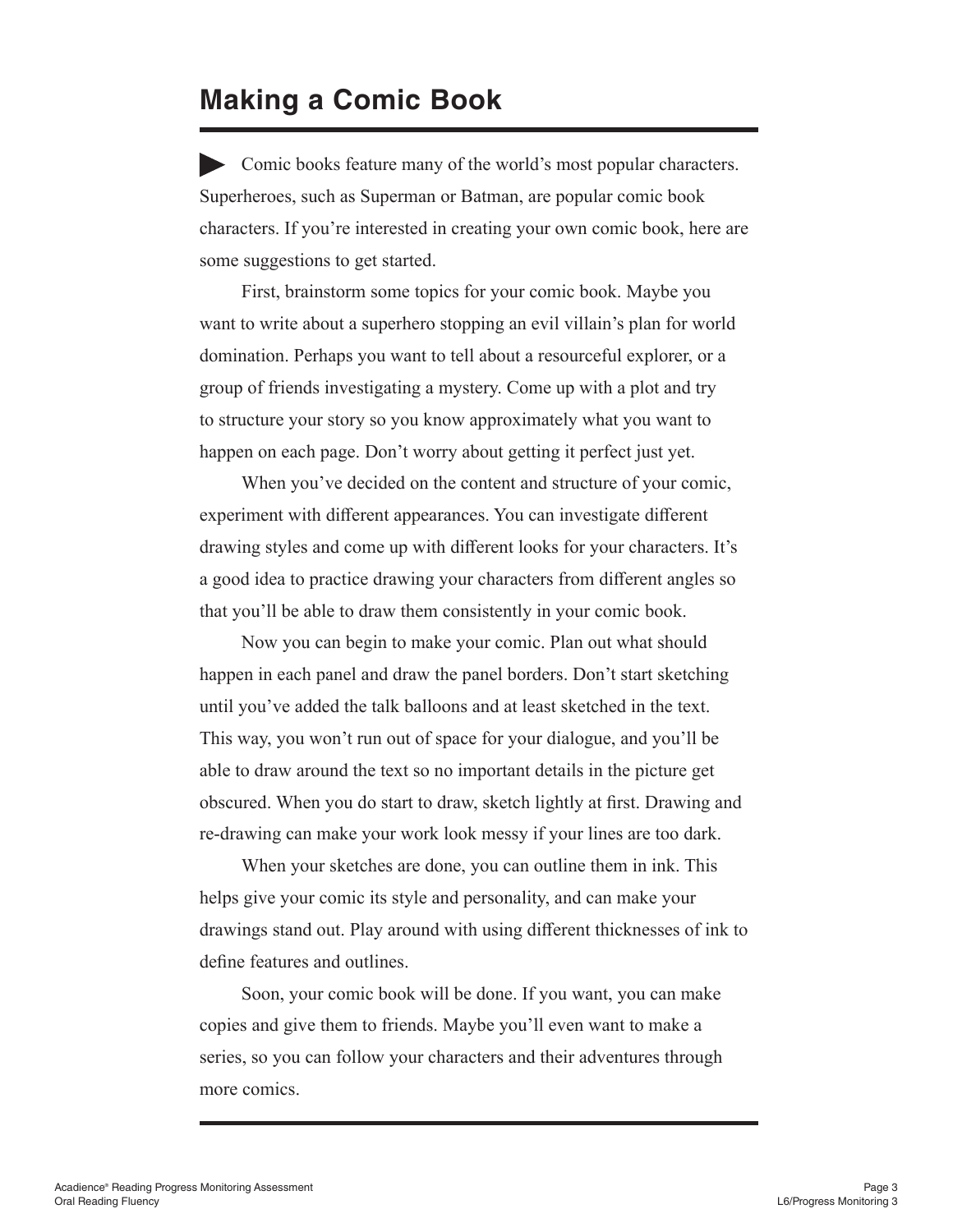#### **Bike and Build**

Every summer, groups of young people travel on bicycles to earn money for a good cause. These bicyclists are part of Bike and Build. Bike and Build is an annual event in the United States that raises money to build homes for low-income families. The cyclists begin on the East Coast and take separate routes to the West Coast. In the first year of Bike and Build, there were two routes. Every year brings an additional route. Routes range from one almost hugging the Canadian border to one traveling through the country's southernmost states. The participants pedal around seventy miles a day almost daily for two months and cover several thousand miles.

Each group has thirty students, and each student must raise a certain amount of money ahead of time. The funds are donated to help build affordable homes in communities around the country. The groups ride from town to town and stay overnight in churches or community centers. Local residents welcome and feed them. Several times throughout the trip, the cyclists stop briefly to help build homes. At those sites, they learn all about the preparation and work required for building a home.

The cyclists make sure to talk to people they meet on their trip about their group and the need for affordable housing. Each rider is responsible for giving a presentation at a stop along the way to talk about the cause. The riders thereby raise awareness about their efforts, and raise more money for building more homes.

Buying a house is costly, and many deserving families need a little financial help so they can live in a good, safe place. Building houses allows families to enjoy the security of having their own home. In this way, the people who ride in Bike and Build are changing lives for the better.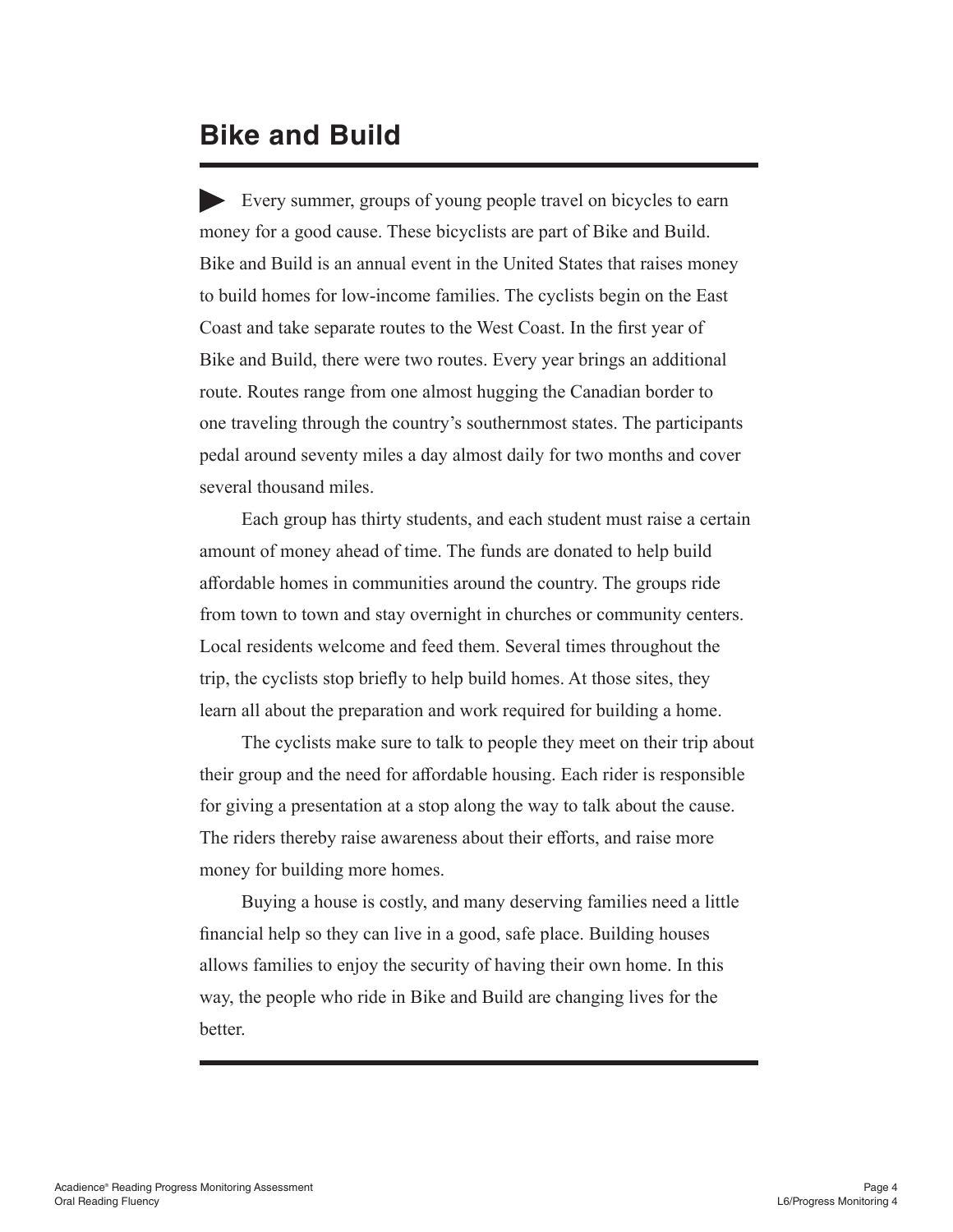#### **Subway Musician**

I was taking the subway home from school. Walking down the stairs leading to the subway, I could hear the familiar squeal of brakes and rumble of cars. When I reached the platform, two flights down, I put my token in the slot at the turnstiles. I could hear the faint sound of music amid the squeal of brakes and rumble of passing trains. I turned the corner and walked onto the platform for uptown departures. The silver cars shooting past produced gusts of wind that made my shirttails flap.

On the platform, some people slouched on benches, some stood; many were reading newspapers, seemingly unaware of the world around them. I located the source of the music. A cheerful performer situated near the opposite wall was singing and accompanying himself on a steel drum. Clad in jeans and a tropical shirt, he had alert dark eyes and strands of long, black hair. His song was an ongoing narration of everything he observed on the platform, expressed with a gentle good humor.

The man joked and smiled while he sang. I wondered about where he lived, and what he did when he wasn't performing for subway commuters. Did he have another occupation? He observed me watching him and nodded pleasantly while launching into a new song. I was even featured in his next verse, "Traveler watching me, I'm watching him."

Just then three lights came out of the blackness around a curve, and shone on the tile walls of the tunnel. The people who were sitting stood and folded their papers. The train stopped and people began boarding.

The singer initiated a new song in which he wished happiness and good fortune to the people boarding the subway. As I boarded the subway and looked back at the platform, the man waved, but I couldn't hear his voice anymore against the noise of the train leaving the station. I could still see him, though, smiling and singing as we departed.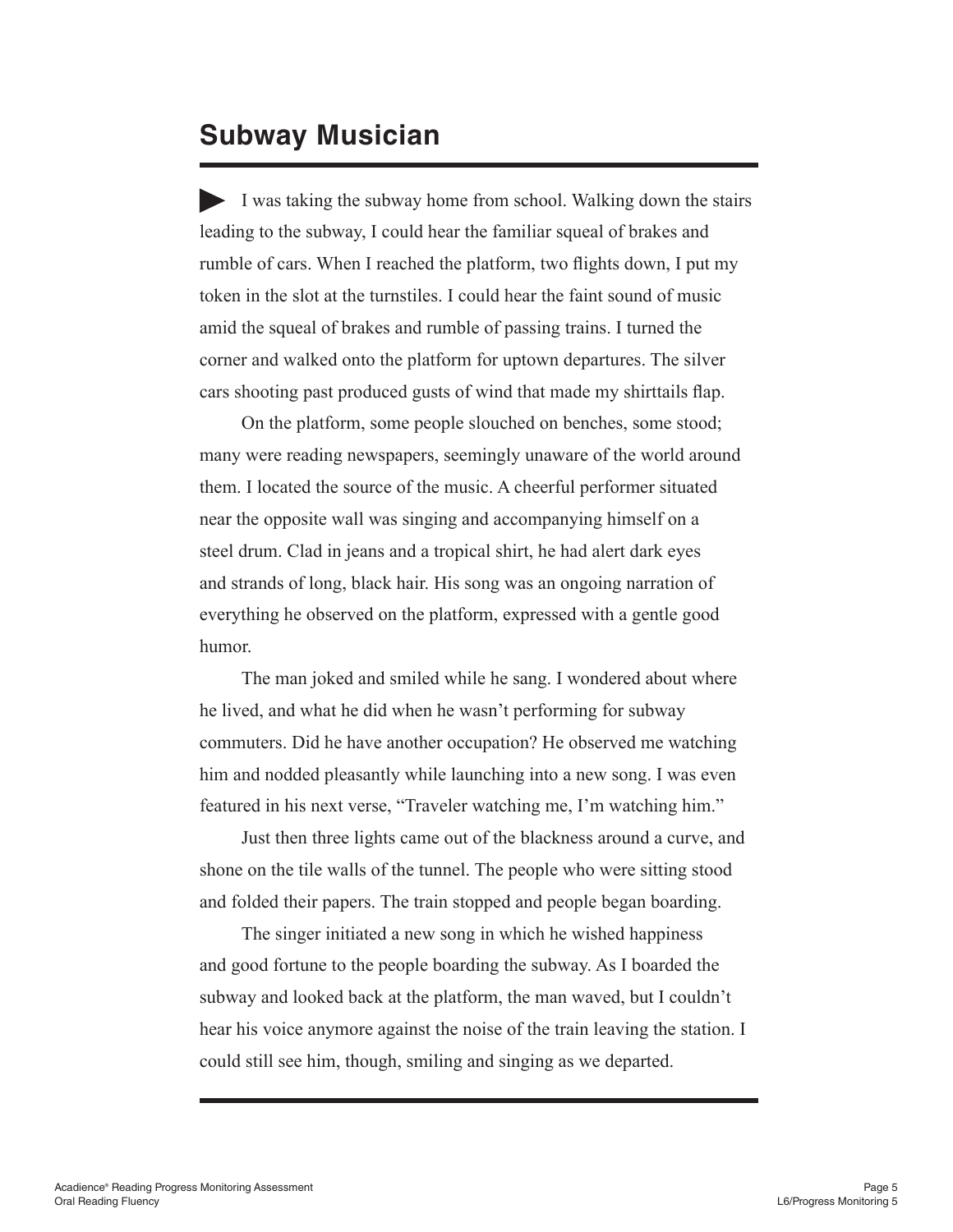#### **Sailing on Land**

If you had to cross a large expanse of desert, how would you choose to do it? Walking would be unthinkable, and a camel might be difficult to find and a challenge to ride. What if there was a boat powered by the hot desert winds that you could sail across the desert?

You may be surprised to learn there is such a method of transportation. You may also be amazed to discover that these kinds of vehicles have existed for centuries. They are referred to as sail wagons or land yachts.

Sail wagons, like boats, are powered by the wind in their sails. Like wagons, they have wheels, although usually just three. The two large wheels in front with one smaller wheel in back form a triangle, similar to the shape of some sailboats. The land yacht captain, called a pilot, sits or lies down in the body of the vehicle and controls the sails to catch the prevailing winds. He or she uses pedals or levers to steer the vehicle.

Land yachts were initially invented in ancient Egypt where they were used for pure enjoyment and to entertain guests. Fun is still important, but land sailing has evolved. Today, it is mainly a competitive racing sport held on a variety of hard surfaces, such as packed sand and pavement. Land sailing races in colder countries such as Canada take place on vast expanses of ice, thereby turning the land yacht into an iceboat.

Some land sailors particularly enjoy the quiet power of the wind. Others love the peace and solitude offered by sailing. Most pilots love the speed and can travel at two to five times the speed of the wind on land and up to eight times the speed of the wind on ice. That's moving pretty fast!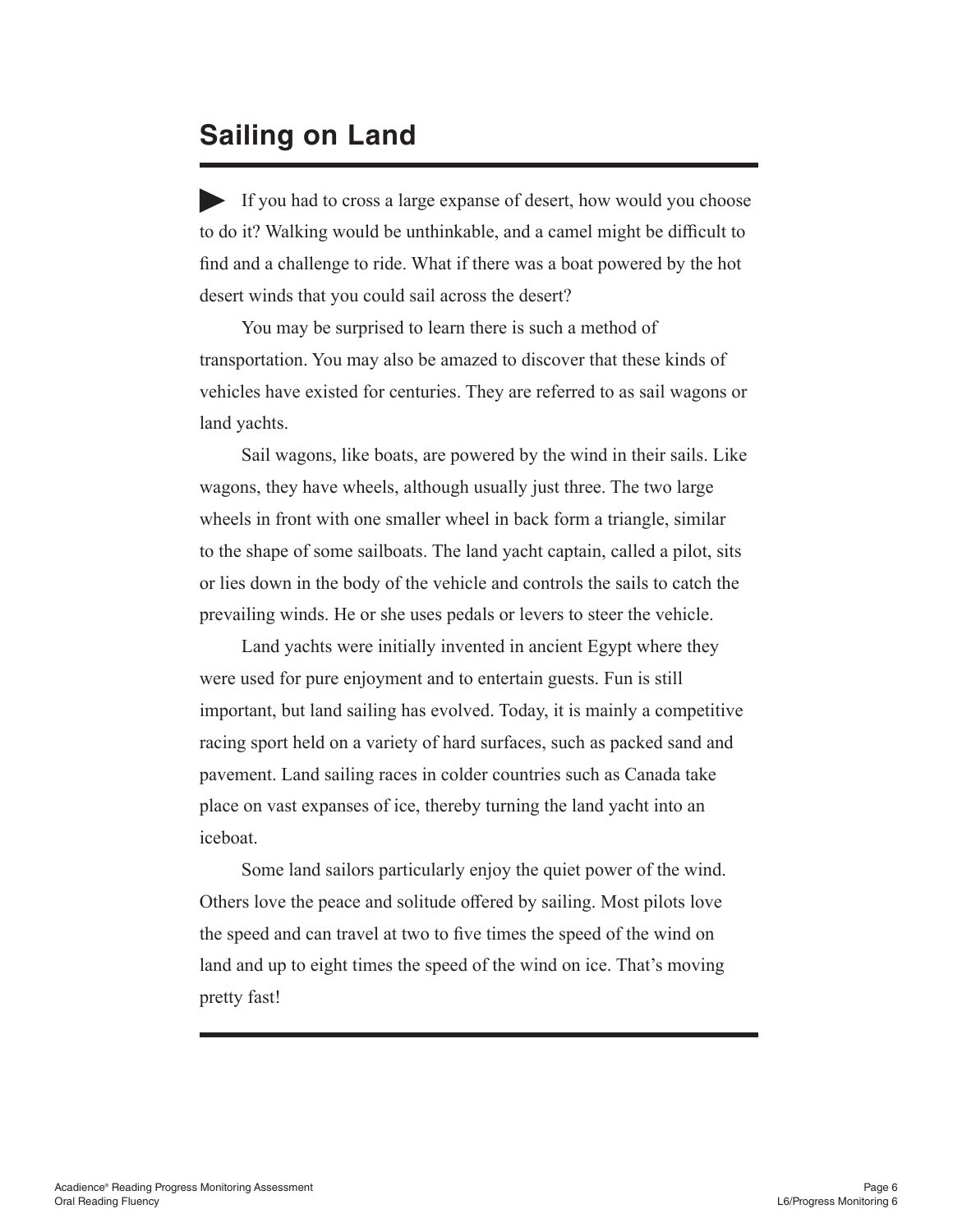#### **Let's Look at Asia**

A continent is an area of land that is set apart, or distinct, from other land masses. There are seven continents on Earth, and the largest of those is Asia. This huge region also has the most people, with more than 60 percent of the world's total population. If you look at a map of Asia, you will see that it is home to many different countries, whose people speak many different languages.

Such a large continent has a vast number of landforms, from the highest mountains to some of the largest plains in the world. The continent is interspersed with many rivers and lakes and bounded by several oceans. In addition to all the water, there are also huge expanses of desert, some of which are hot and dry, while others are cold and dry.

The climate of Asia is as varied as its land and people. In the far north, winters are long and cold, while summers are short and cool. Farther south, the climate becomes milder, with longer summers and wetter winters. Heavy rains called monsoons frequently flood parts of the countries in southern Asia, but other areas have wonderful, sunny summers.

As you might imagine, with such diverse climates and lands, the animals that live in Asia are also many and varied. Reindeer live in the cold north, and giant pandas live in the central regions. Tigers and gorillas live in the rainforests, while gazelles and wolves populate the hills and plains. People have domesticated many of the animals, including the water buffalo.

Many people in Asia make their living by farming. They harness water buffalo to plow their fields and pull their carts. Rice is a basic food in Asia, along with fish and many delicious vegetables. Most of the rice that people eat throughout the world is grown in Asia. Although Asia has many differences from other continents and regions, it is an important part of the world community.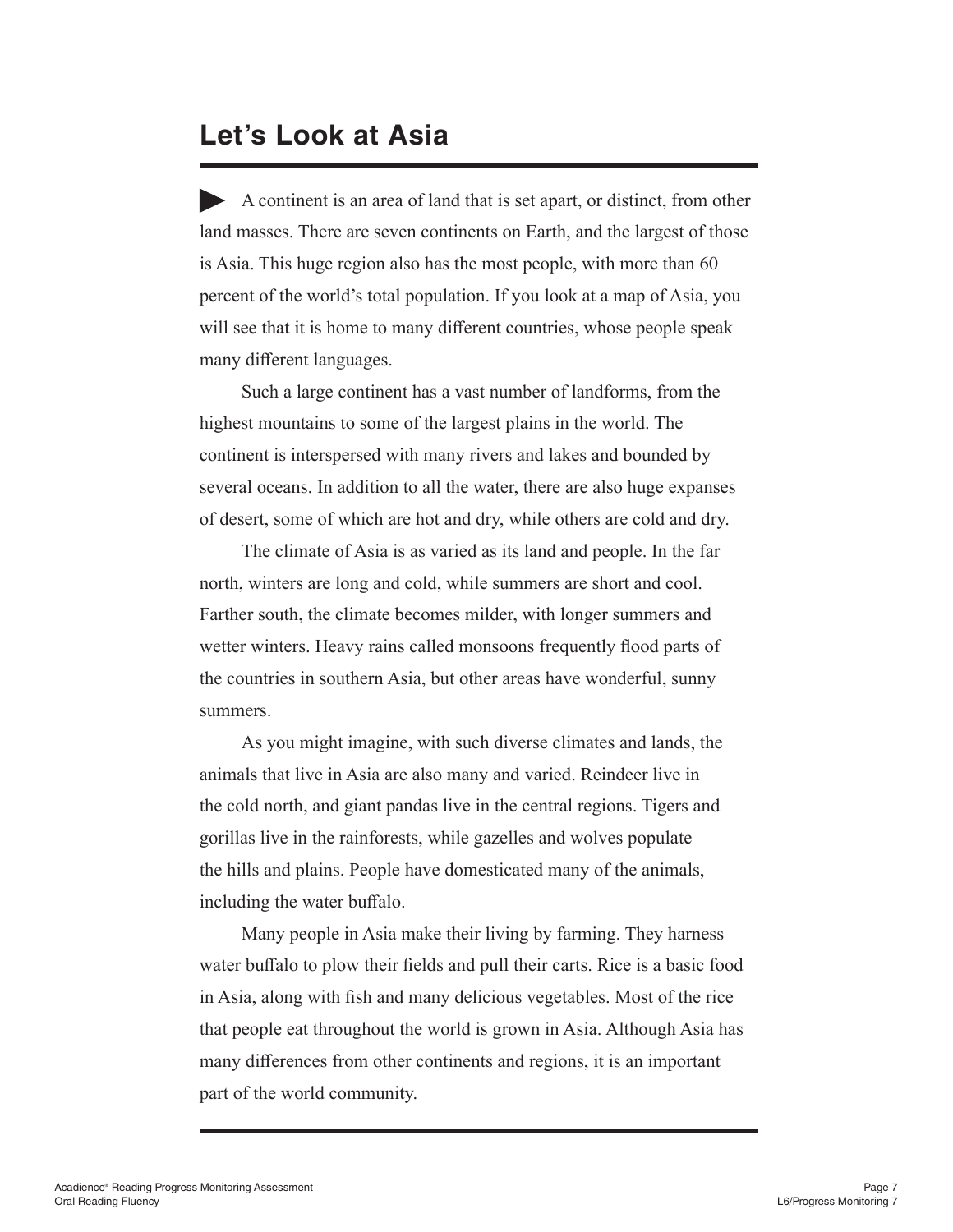#### **Ice Country**

The plane's skis landed on the snow-covered runway. Inside the plane, Alison felt ready for her first day at her new job as a biologist in Antarctica. As she disembarked she took a deep breath and exhaled. She laughed as she saw her breath hanging as a thin fog in the air. In such a cold environment she would get used to seeing her breath.

Alison glanced at Victor, the other biologist along on the expedition to Antarctica. He was tugging his parka tight to keep out the frigid wind. They took in the scene, and they both grinned in delight. Beyond the edge of the bare rock lay endless whiteness, sparkling in the bright sunlight. Alison's main responsibility was to study the sparse vegetation in the dry valleys near the station. She was also determined to spend as much time as possible farther out on the ice sheet.

As a biologist, Alison was attracted to Antarctica for the simplicity of its life forms. Not much can live in the hostile environment, except under the sea. It is almost impossible for plants and animals to live on land. Alison would study the lichens that grew between the grains of sand inside sandstone rock. These tiny plants receive just enough water and sunlight to allow photosynthesis during a short time each year. Their growth rates are so slow that scientists estimate some of them may be thousands of years old.

Alison looked around the station site and was glad that she would be living there with over a thousand other people. It would be nice to have company and a warm place to spend time in between her experiments and explorations. She hoped some of the more seasoned scientists would show her the ropes and take her out on the ice, because she was excited by the idea of seeing a whiteout. A whiteout is when thick snow and overcast skies combine to make everything appear white. In a whiteout, she wanted someone with her who knew how to survive the adventure.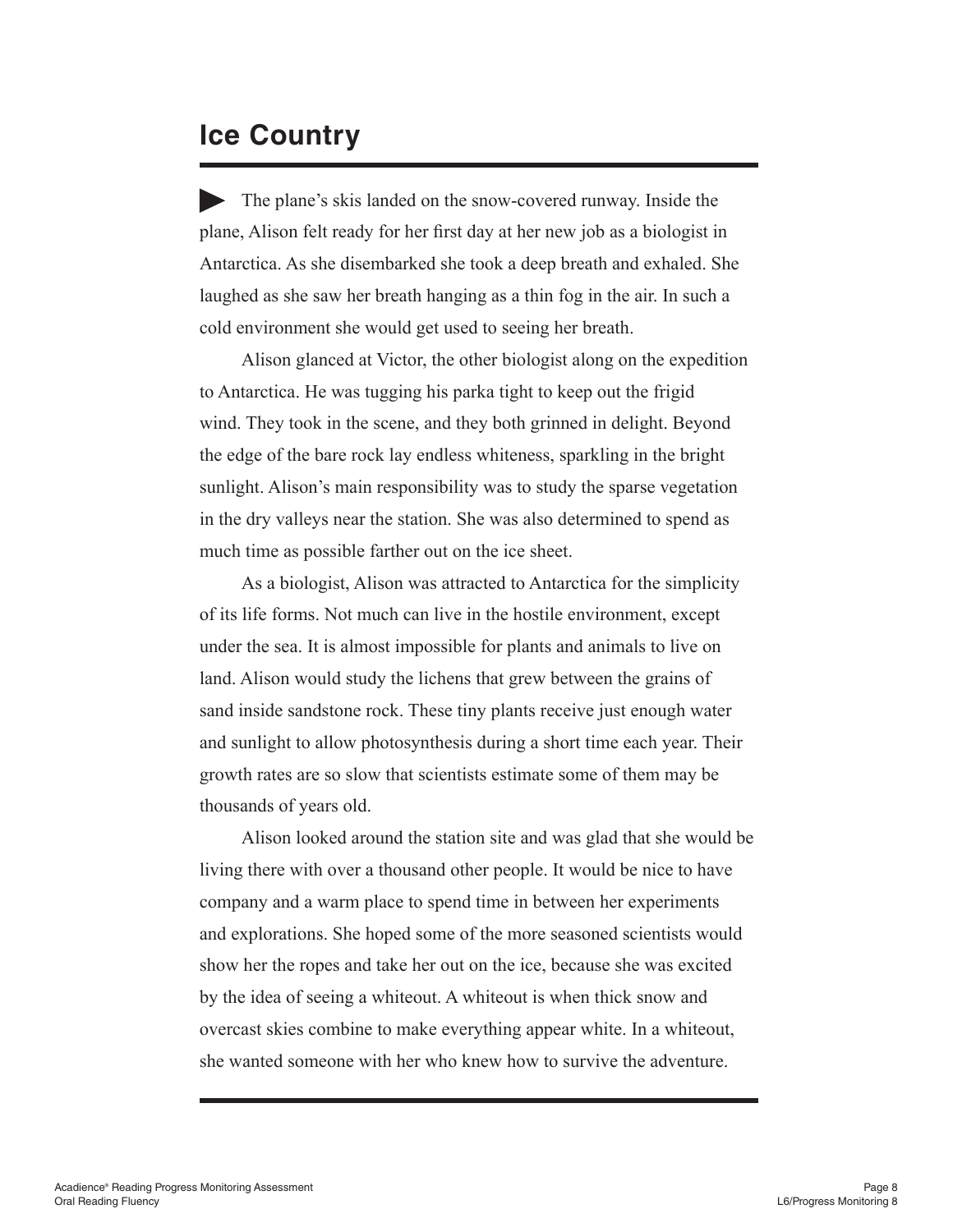#### **Diana Nyad**

Most people would be happy with just one of Diana Nyad's many achievements. Diana first became famous as a distance swimmer. Next, she became a television speaker, and after that she hosted a radio program. Then she began a public speaking career and, at the same time, started writing for the newspaper. She has also written several books.

Diana first learned to swim before she was one year old. At the age of eleven, she joined the swim team at her school. By the time she was in high school, Diana was winning events at swim meets.

After high school, Diana discovered distance swimming. She trained for a distance race, finishing in the top ten overall and setting a new women's record. After that, Diana began swimming around the world in exotic and dangerous places like the Nile River.

Diana's ocean swims have set new records and excited many people all over the world. She became the first person to swim the one hundred miles from the Bahamas to Florida. This was the longest swim in which neither a shark cage nor swim fins were used. She was not able to swim from Cuba to Florida, but trying made her special. Everyone was thrilled by the courage of the young woman who swam for days in waves four to six feet high.

Diana's intelligence and warm, outgoing personality led to her career in television. In the course of her work as a journalist, she swam with whales and bicycled in exotic locations. She was added to the National Women's Hall of Fame as a result of her many achievements. With her knowledge and skill in telling stories and excellent sense of humor, Diana is in high demand as a speaker.

In earlier times, people's last names described their character or their job. Diana's last name suits her perfectly. It comes from a Greek word, which refers to a female spirit who lives in and presides over bodies of water.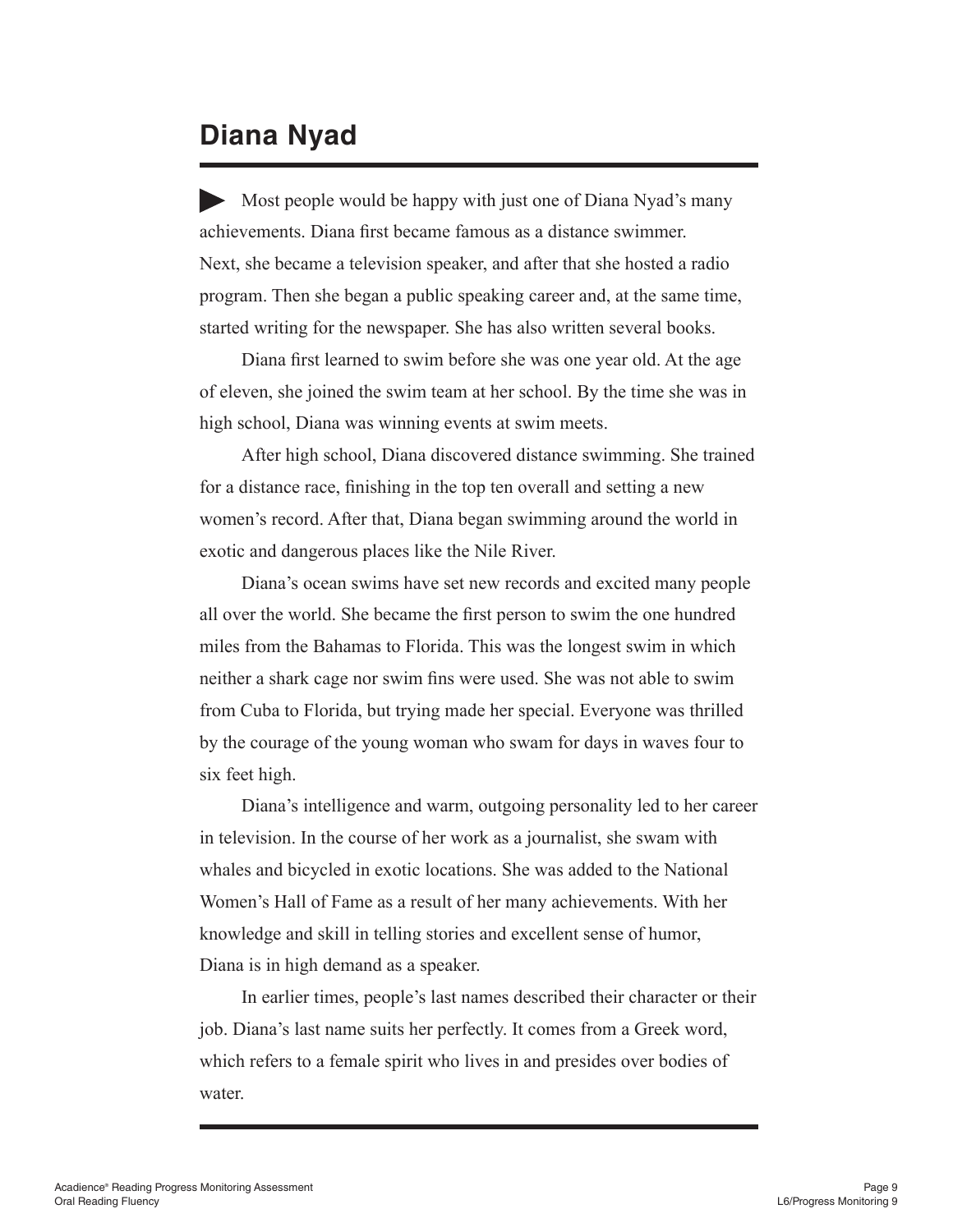#### **An Underground Journey**

After voting on their next field trip, the class decided to go underground. Mr. Lawrence approved of their choice because he had toured the Oregon caves before and found them fascinating. He was eager to share his experience with his students, and he knew their ranger guide would teach them interesting facts about the caves.

The bus carried the class past scenery that varied from large towns to old-growth forests. The day was sunny and warm, and many students doubted whether it would be cold enough to need the warm clothing that Mr. Lawrence had required them to bring. He assured them that being in the caves was like being inside a refrigerator.

The students had researched the caves before they visited, so they already knew something about what they would find. The caves contain fossils of animals, such as jaguars and grizzly bears. They are home to many varieties of insects, and bats roost in the cool, protected darkness. Students were surprised to learn that the stream inside the cave is a link to the Pacific Ocean.

Underground, they found new marvels. Beautiful marble rock lined the caves, and mineral deposits glowed in the light. The ranger showed them ancient stalagmites and stalactites, formed by water dripping through the cave ceilings. She told them an easy way to remember the names of the formations. Stalagmite has a "G," for ground, so they grow up out of the bottom of the cave. Stalactite has a "C," for ceiling, so they hang down from the top.

It was cold under the ground, but climbing the more than five hundred steps in the cave helped the students stay warm. Still, they were glad they had jackets. When the tour was over, the students and Mr. Lawrence thanked the ranger. They took the ranger's suggestion and went to eat their lunch at a wonderful spot under the trees. While they ate, they talked about all the incredible things they had seen in the underground caves.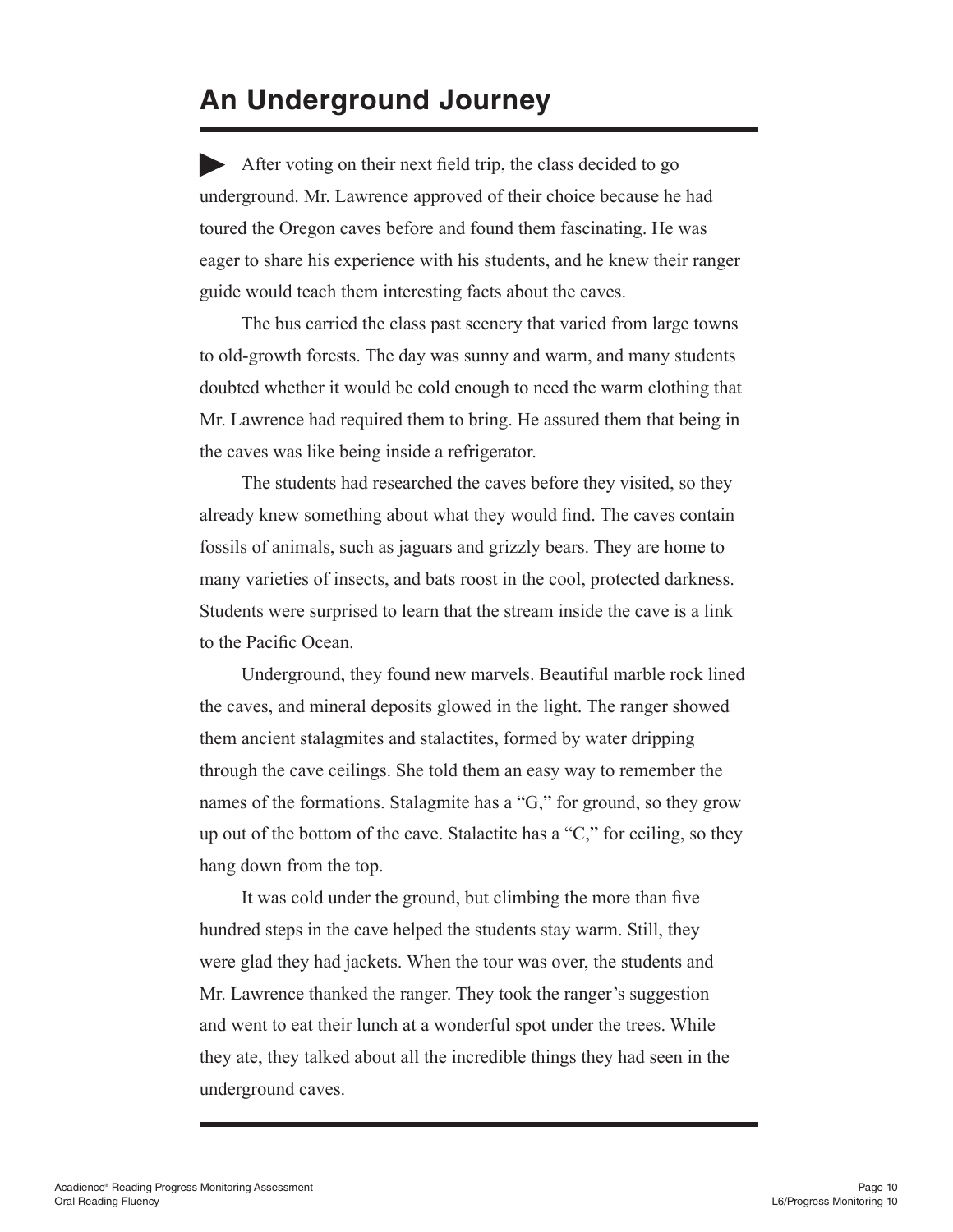#### **The San Juan Islands**

There are hundreds of small islands in the far northwest corner of the United States. These are the San Juan Islands, and they are a favorite vacation spot because of their good climate and many natural attractions. One reason visitors like to come to the islands is that many orca whales live in the waters near their shores for several months during the year. Some even stay year round, making the area a perfect place for whale watching. In fact, the largest island is named Orcas Island.

The second largest island is San Juan Island, home to Friday Harbor, the islands' main town. San Juan Island is also known as Pig War Island, a name that refers to an event that happened when American and British settlers lived on the islands. A British pig that kept eating an American settler's garden nearly caused a battle between the two countries! Fortunately, nothing serious happened, and both countries ruled the islands together for many years. Today, the islands are part of the state of Washington.

Glaciers carved the islands millions of years ago, leaving a combination of flat land and mountains. Today much of the land is covered with forests that provide habitat for a variety of wild animals. The islands are home to hundreds of different birds, from large bald eagles to tiny hummingbirds. There are many shore birds as well, including geese and swans. Many seals and sea otters join whales in the cold, clear waters surrounding the islands. Much of the region is protected as a sanctuary for wildlife.

Visitors can fly to the islands, or they can ride ferries from the mainland to the islands and from island to island. There are many wonderful things to see and do. Tourists can hike or go horseback riding, or they may choose to paddle kayaks or go fishing. Whale watching and wildlife viewing are among the most popular tourist attractions. It is not surprising that people like to visit the San Juan Islands!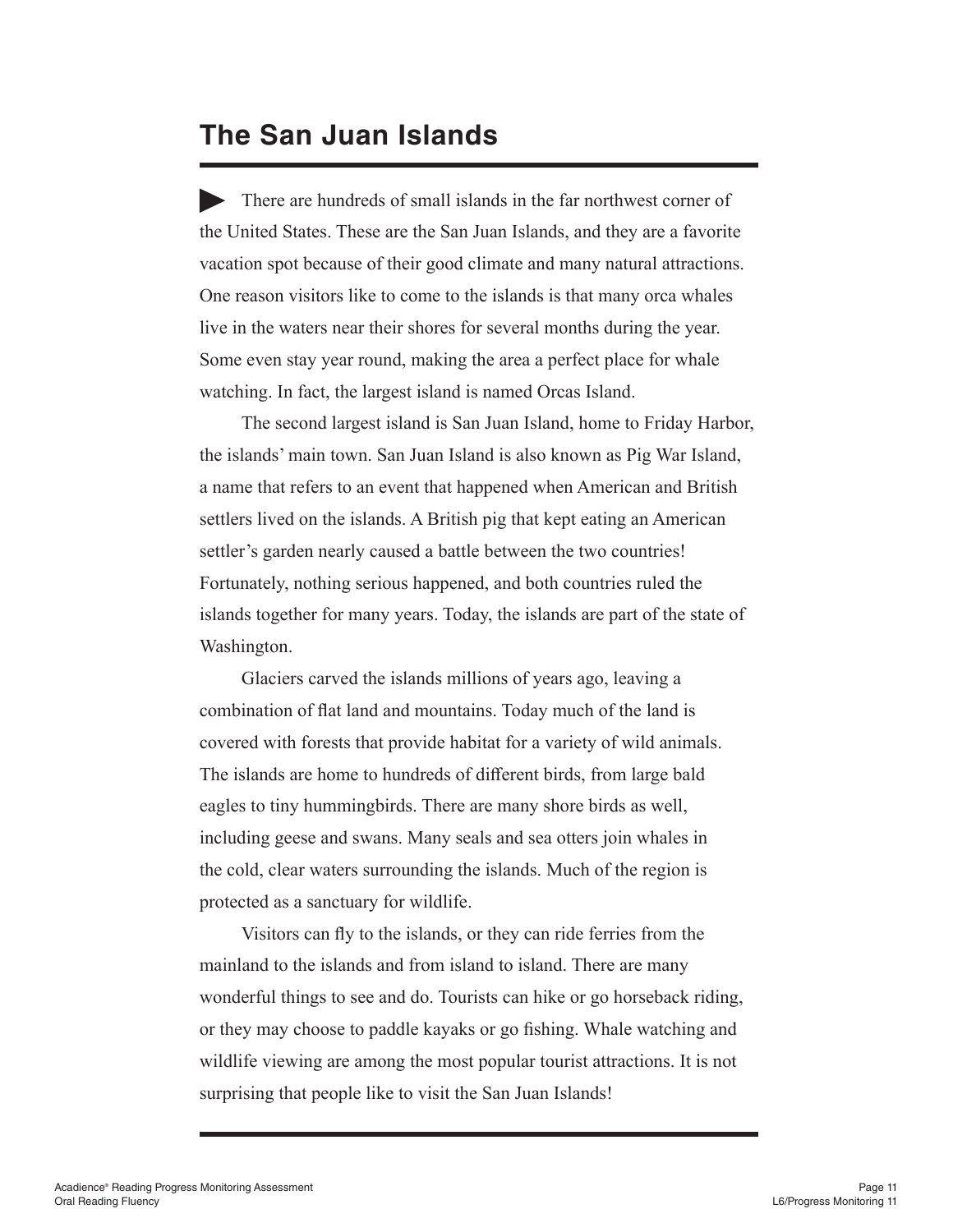#### **The Importance of Exercise**

Three times a week, Kim stops by a gym after school to work out and on the weekends, she likes to go running with her parents. She knows that getting plenty of exercise will help her stay fit. "My parents like to stay fit," she explains. "Their interest has shown me the value of exercise. It also gives us something enjoyable to do together." Kim and her parents are lucky. By exercising often, they will prevent many health problems throughout their lives.

Studies have shown that regular exercise can help prevent problems such as heart disease and cancer. Yet exercise does more than just prevent problems, it also helps people relax, gives them more energy, and improves their quality of life. Some people say that exercise even helps to lift their spirits and improve their attitude.

Why does exercise have so many health benefits? One reason is because exercise helps the blood circulate through the body by building muscles, burning fat, and making the heart stronger. Having strong muscles, in turn, helps to support the body's framework, the skeleton, so you have fewer back problems. Most important, studies have shown that people who exercise regularly tend to be healthier and to live longer.

It is easy to start an exercise program with an activity that you enjoy. Keep in mind that each form of exercise has something different to offer. For example, dancers enjoy moving to music, and bicycle riders enjoy speed. When you choose an activity, consider whether you want to exercise alone or with others. If you enjoy being with friends, you might consider a team sport or running with a group.

After you have selected an activity, it helps to set an exercise goal. Most experts agree that people need to exercise for twenty to thirty minutes at least three times a week. During this time, be sure to work up a sweat and get your heart pumping.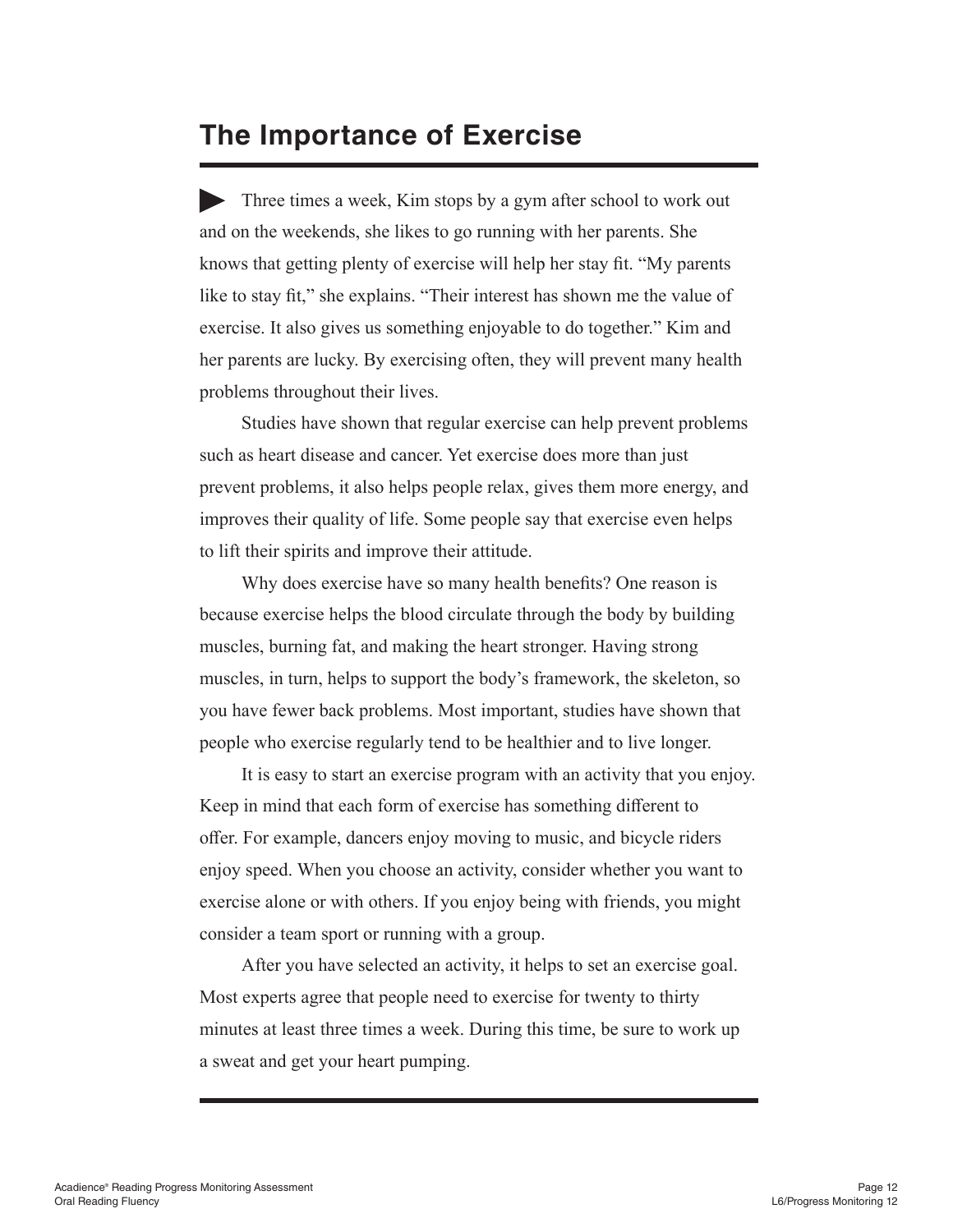#### **Drifting Downriver**

Sometimes life takes you in unexpected directions. It took Jeremy's family to a new continent when his father got a great job in Costa Rica. Jeremy loved the coastal beaches of their new country, but the mysterious rainforest in the interior is what really fascinated him. He read everything he could about the rainforest and developed a passion to explore it. He didn't feel quite ready to hike into such an unfamiliar place, but he thought seeing it from a river raft would be an awesome experience.

Jeremy's parents agreed he could go, but he'd have to choose a tour with an experienced guide. His mother further specified that he could only travel on a calm part of the river for his first trip. He would have to wait until he was older to brave the rapids on the more adventurous rivers.

Jeremy joined the guide and four other people on a large rubber raft. One of the travelers was a boy named Carlos about the same age as Jeremy. The rafters were astounded by the variety of sights and sounds of the jungle. Screeches and brightly colored birds startled and amazed them. Grins never left their faces, and their heads turned constantly as they examined everything around them.

Their guide taught them a great deal about rainforests. They learned how important rainforests are to the ecology of the whole world. Rainforests produce oxygen and absorb great amounts of carbon dioxide. They learned that insects outnumber any other animal in the jungles. Rainforests also help clean and recycle water in the environment and produce many different foods. Experience showed them that it is hot and damp in a rainforest, even under the thick cover of trees.

The raft trip was beyond his expectations. Jeremy learned a lot, and he made a new friend. He knew he was going to like living in this wonderful and exciting place.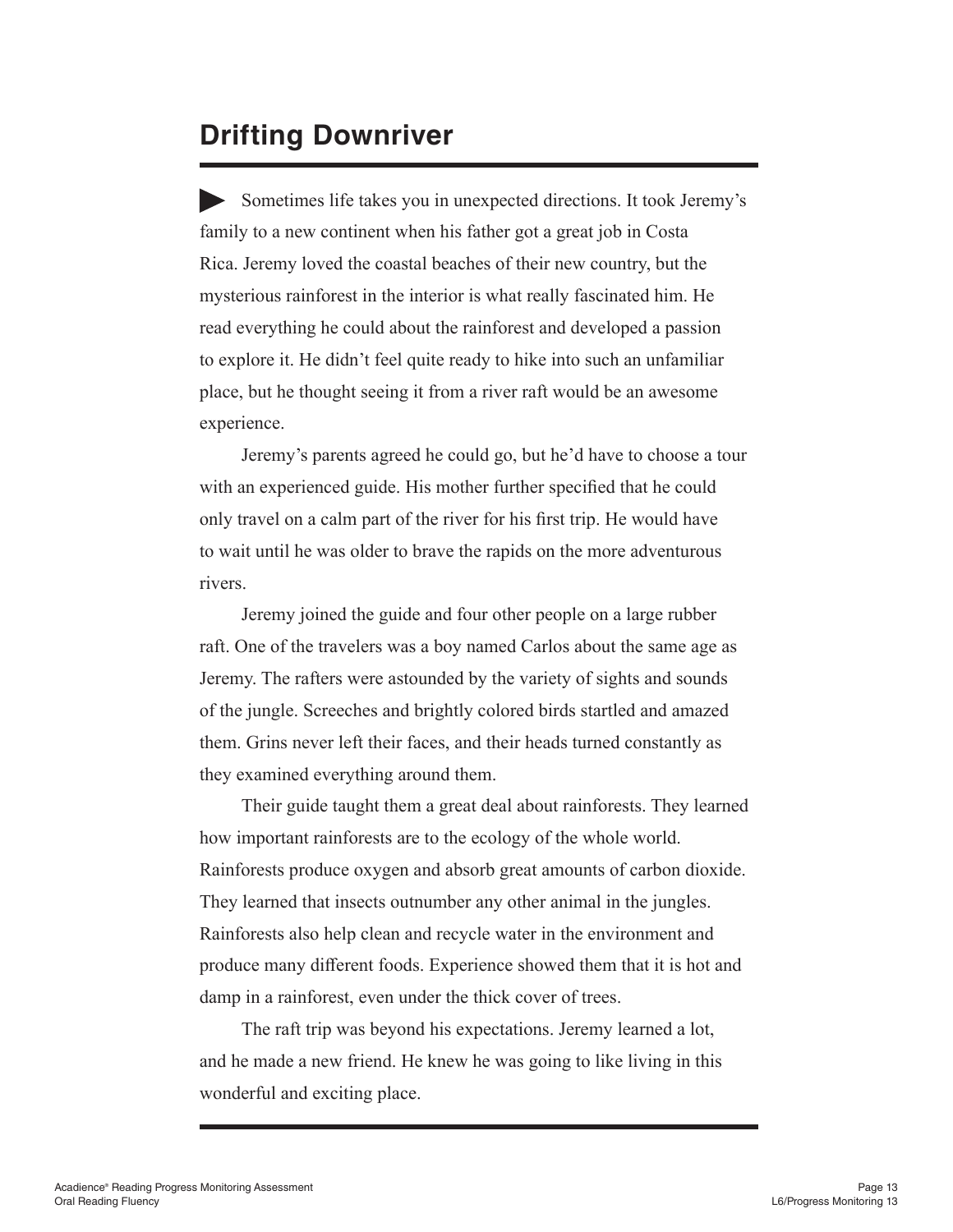#### **Dubai: A City of Innovation**

One of the most exciting cities in the world is home to many innovative sights. Dubai, a city on the Persian Gulf, was initially settled thousands of years ago. The city you find today has grown and developed rapidly to become one of the world's most modern cities. Tourists from around the world visit Dubai to admire the innovative architecture.

One of the most famous structures in Dubai is a tall hotel that looks like a sail blowing in the wind. At the time of its construction, this unique hotel was the tallest in the world. At the top of the hotel, visitors can have afternoon tea with an impressive view of the city. Some say it is like sitting in the sky.

Another famous structure in the city is a ski park called Ski Dubai, which is one of the largest indoor snow parks in the world. Year round, the park's five ski runs are covered with real snow. In Dubai, temperatures in the summer often reach over one hundred degrees, but inside this park it remains nice and cool. Visitors can rent all of the winter clothing they need to play and ski in the park.

Off the coast of Dubai are artificially created islands. The first series of islands was constructed to resemble a palm tree when seen from above. The second series will include over two hundred smaller islands that form a map of the world.

The building projects still being planned may be the most exciting of all. An architecture firm recently announced its plans to create the Dynamic Tower. The tower will be the first ever moving skyscraper. The apartments in the tower will rotate a full three hundred and sixty degrees. The apartment owners will be able to adjust the direction they face whenever they desire. When complete, the project will be one more astounding innovation found in the exciting city of Dubai.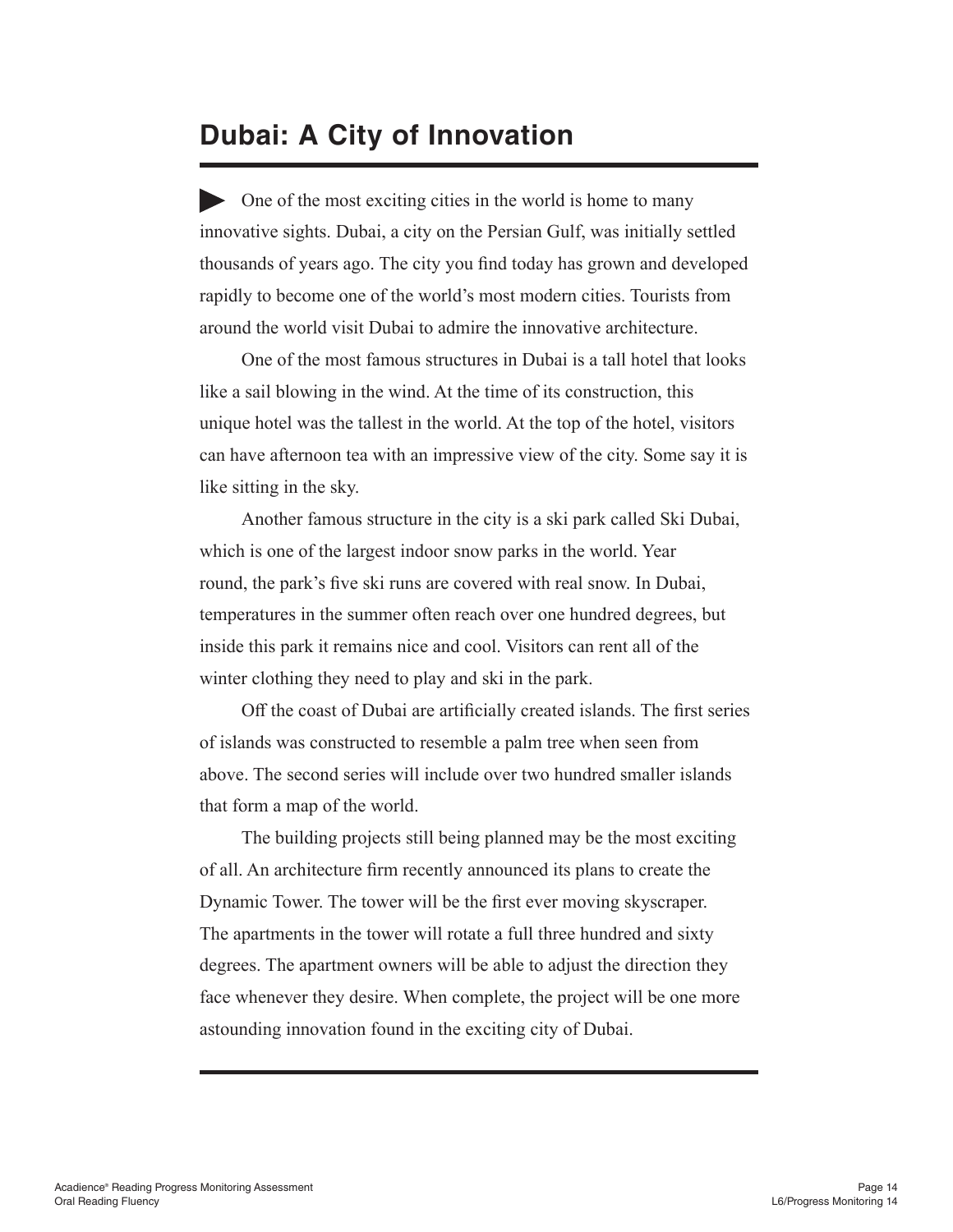#### **A Web Site for Volunteers**

"Helping with the Library Tutoring Program is really fun," reports Shanna, age twelve. Shanna has signed on as a volunteer with the program at the public library in her town. In the program, students in middle school are paired with students in first and second grade. They read stories to the younger children and also help them with their homework. "The best part of being a tutor is that I get to help someone practice reading, and have fun too!" Shanna explains.

Shanna found her volunteer job at a web site called Volunteer Match. The purpose of the web site is to help people find great places to volunteer. As its name suggests, the service matches volunteers' skills and interests with needed services.

Here's how it works. When Shanna visited the site, she first entered her zip code and specified the distance she was able to travel to work. With a click of the mouse, a list of volunteer opportunities in her area appeared. She noticed the position at the library and clicked again. A description of the program appeared, and at the bottom of the page, Shanna found an email address and a telephone number. "It was extremely simple," she says.

Some people who visit Volunteer Match already have an idea about what they want to do. For example, a person may want to help at an art museum. To speed up their search, these people can indicate specific activities that match their interests and skills. With over thirty thousand listings, anyone who wants to help others can find an interesting job.

Volunteer Match is not only great for people who want to volunteer. It also helps organizations that use volunteers by saving them the time and effort it takes to find helpers. Since it was started, more than a million people have found volunteer positions on the web site. If you or your friends want to make a difference, check out Volunteer Match.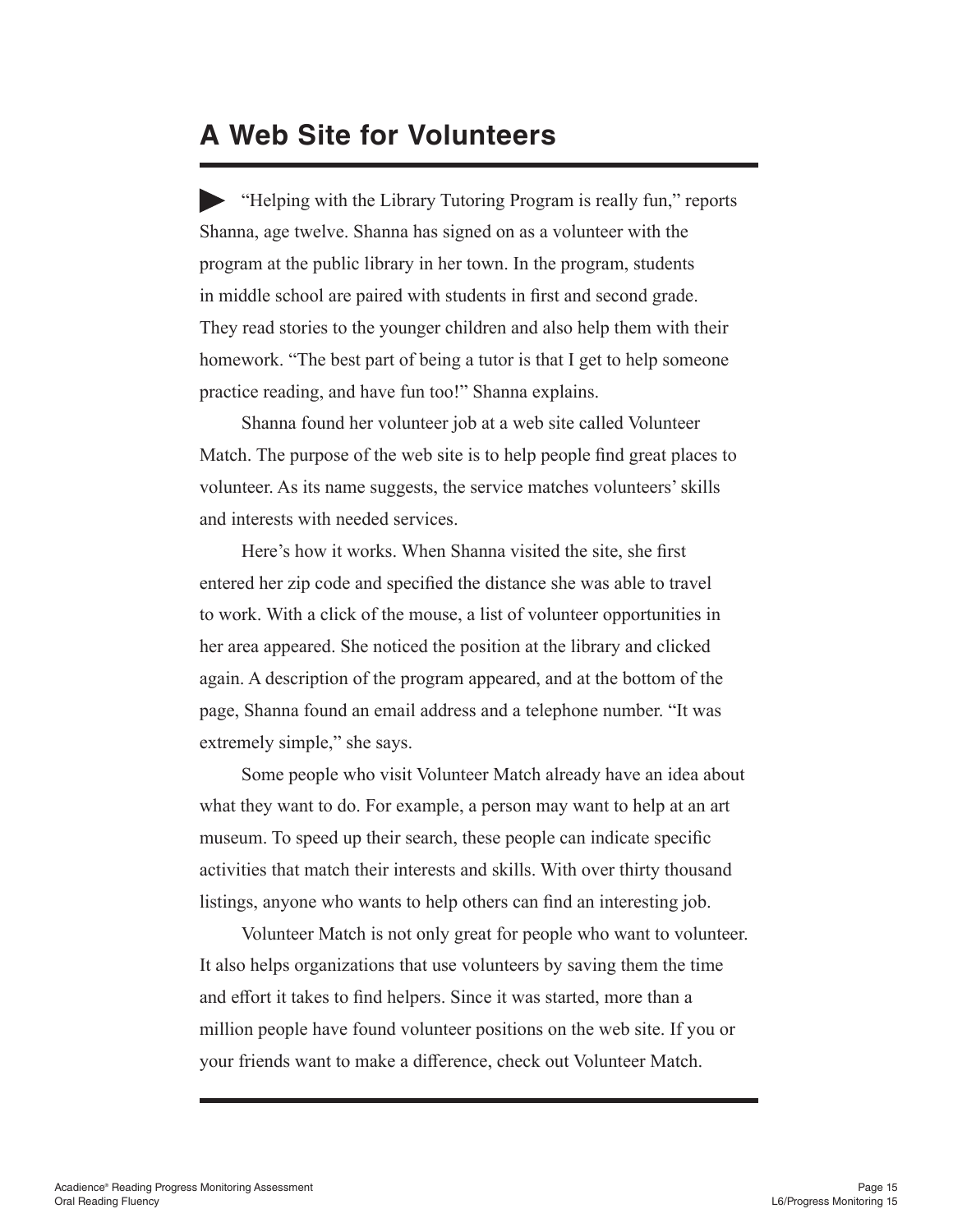#### **Horseback Trekking**

Gregory lived on New Zealand's South Island with his parents and his brother Murray. Gregory and his family were looking forward to their vacation to the country's North Island. The North Island offered several different vacation opportunities, and this year, the family decided to take a horseback riding trip. Gregory and Murray read about different trips and found one that sounded like fun. It was a trek from coast to coast, which lasted a full week and would take them through nearly every kind of geography on the island. The whole family was excited about it. They had all ridden horses before, but none of them had taken such a long trip on horseback.

The trek began on the east side of the island, where the beaches had exquisite white sand. Each person chose a horse and rode for a while to get comfortable with their steeds. Their host was a friendly, outgoing tour guide named Kirina.

The entire family was astonished by how much of the beauty and diversity of the North Island they could see on horseback. They rode on dunes high above the sea and through ancient pine forests. They crossed rolling green hills dotted with sheep and cattle. They followed narrow trails into native rain forest, and they crossed shallow streams. They swam in clear pools under beautiful waterfalls.

On several days the family went into small towns to sample produce from the farmers' market. They stayed at village inns and spent two nights with families, always grateful for the friendliness of the people. When they finally got to the western shore, they were delighted to find wild seas and spectacular beaches with black sand.

At the end of the trek, the family said goodbye to Kirina and their horses and took a shuttle back to Auckland, where they caught a plane for the short ride back home to the South Island. They were all happily exhausted, and agreed it was one of their best trips ever.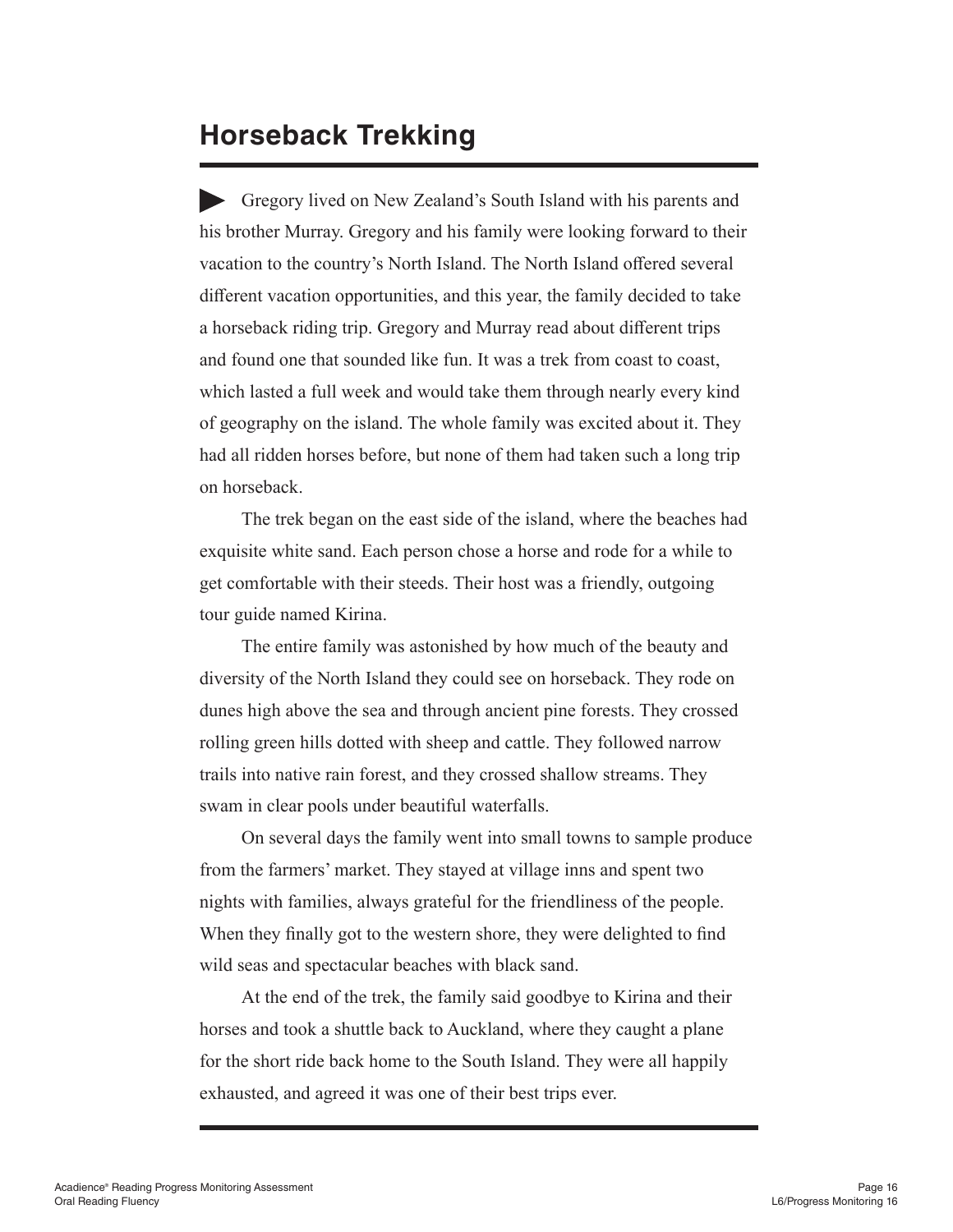#### **The Kon-Tiki Expedition**

In one of the great adventures of our time, a crew sailed across the ocean on a primitive raft. They began in Peru and sailed more than four thousand miles to the Polynesian Islands. The voyage was called the Kon-Tiki Expedition. Many people wondered how the original Polynesian settlers had first traveled to the islands. The crew of the Kon-Tiki expedition believed that the early settlers had sailed to the islands on rafts, and by making a similar voyage, the expedition successfully showed that this theory was possible. They made a raft of wood and natural materials, with a floor tied together with ropes. It moved by a simple sail catching the wind, and there was no way to steer it.

Nearly sixty years later, the grandson of the leader of the Kon-Tiki Expedition was part of a new team that followed the same path. This trip was called the Tangaroa Expedition. Modern science and a greater understanding of history had taught people more about how ancient rafts were built. The new raft was designed to be even more like the rafts of the old world.

The purpose of the first expedition was to prove that the early Polynesians could have traveled there by raft from South America. The purpose of the second was to check the health of the Pacific Ocean. It was also a celebration of the earlier trip. Although it would have been easier to use a modern boat, the crew wanted to attract attention to its study of the ocean. The crew traveled slowly on the raft and they were close to the water. This made it easy to take samples from the surface.

The Tangaroa Expedition was a great success, just like the Kon-Tiki before it. Both were trips back in time as well as experiments that would teach people of the future more about people in the past.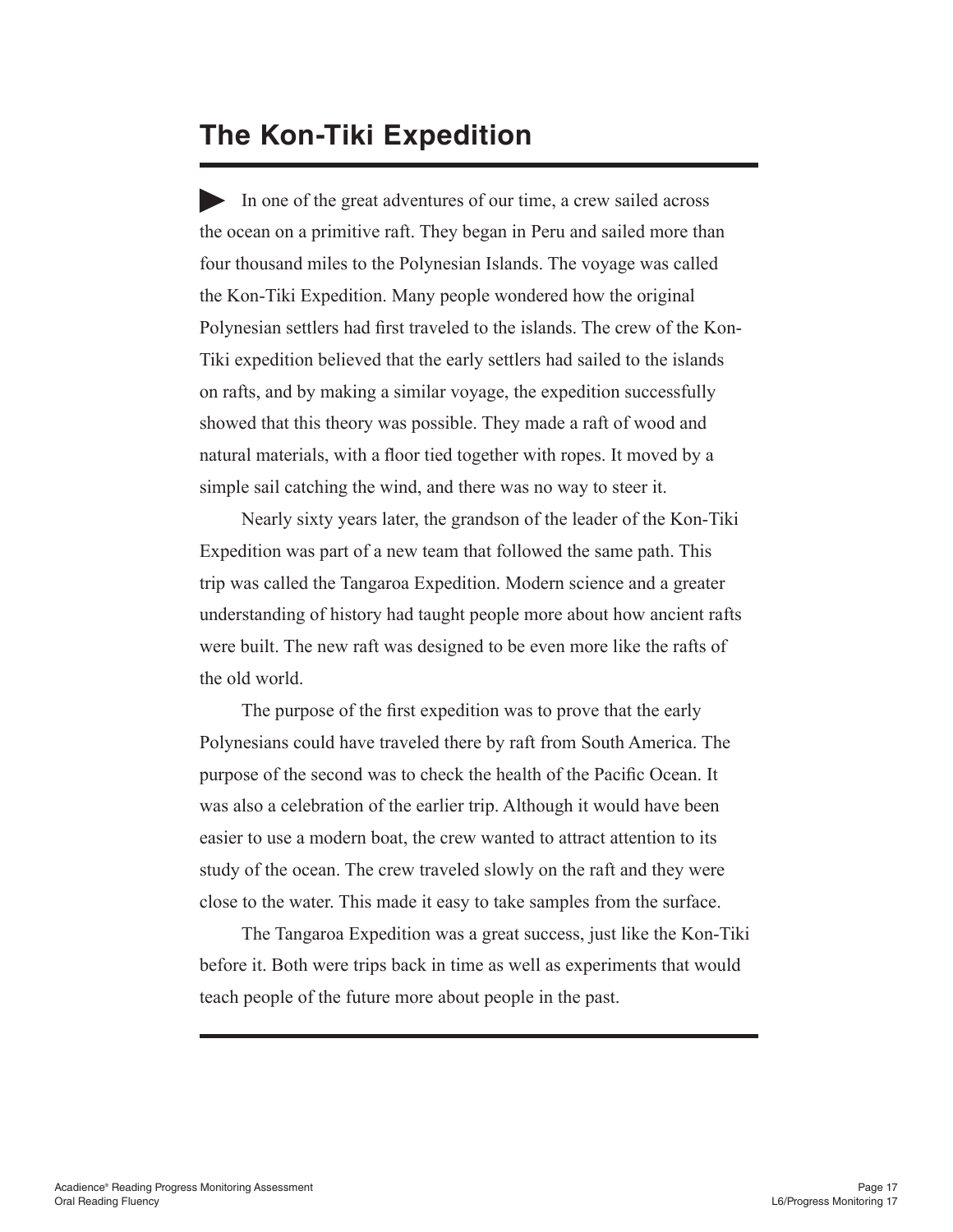#### **The Great Bird Count**

A group of kids was chatting in excitement. They were looking at something on the craft table. Alberto walked to the students and peered over Hayley's shoulder. He saw several graphs and charts. "What's going on?" he asked.

Hayley told him they were looking at the results of the Great Backyard Bird Count from the year before. She explained that it takes place every February in the United States and Canada. People in cities and in the countryside go to different outdoor spots with a bird checklist. They count or estimate the kinds and numbers of birds they see. Then they fill out the checklist and send it in online. Scientists use the information in a variety of important ways.

Alberto thought he'd like to participate this year, so he joined the group. He learned that bird populations change constantly and that scientists cannot possibly keep track of how birds move throughout the continent. They rely on the help of individuals who are willing to count birds for four days in February. From the massive amount of information they receive, they are able to tell which bird species are increasing or decreasing. Tracking bird populations can indicate how changes in the environment affect birds. In addition, the data tell scientists what kinds of birds live in urban and rural areas.

Carefully following the rules for the count, Alberto decided to spend at least fifteen minutes a day in a different location. He went online and registered to receive a regional checklist of birds in his area. He would complete a checklist for each location where he counted birds, and he would submit it online every day. He realized that first he needed to learn which birds were most likely to be found in his area and how to identify them.

Alberto had a lot of preparation to do, but he was lucky that Hayley agreed to be his partner. They would be busy all of January getting ready for the bird count, but they were both excited about the prospect of learning about birds and helping the scientists.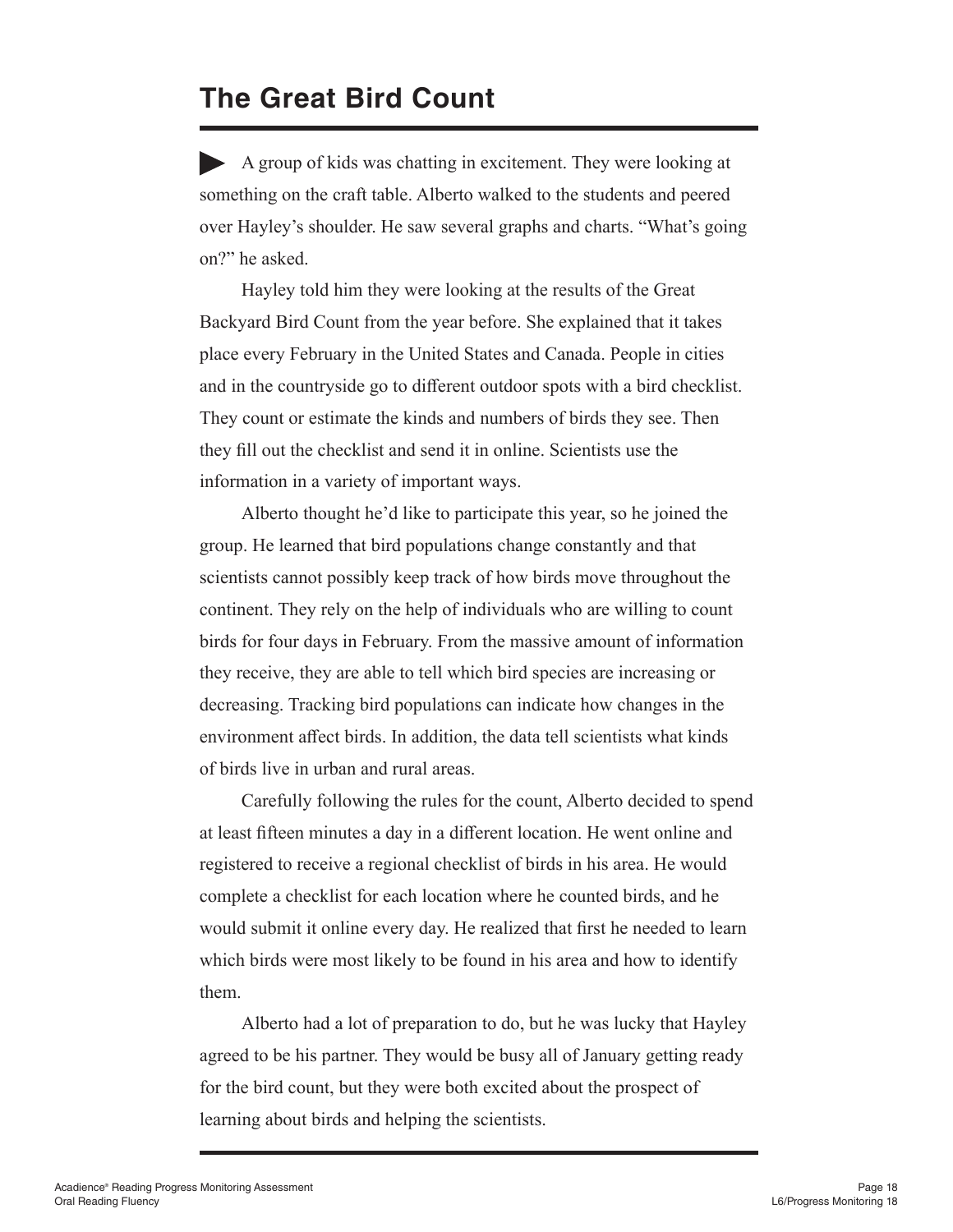#### **An Unusual Island**

Hundreds of huge carved statues stand on one of the most isolated places in the world. This fascinating place is called Easter Island.

The sculptures were carved out of volcanic rock called tuff, using stone chisels, many of which are still lying in the old quarries. The statues have huge heads. Some are over thirty feet tall and weigh more than eighty tons. Most are much smaller, but even the small ones are still over fourteen feet tall.

Over the years since the construction of the statues, much of the information on how they were built and what they meant to the people on the island has been lost. People today think that each statue took five or six men as long as a year to complete. Moving the giant structures would have been very difficult, requiring up to two hundred men to pull one into place. Nearly one thousand statues are known to exist on the island and in museums around the world.

The native people of Easter Island have had to struggle to make it through many hardships. At some point in the past the forests that once covered the island were destroyed. Birds and wildlife disappeared once their forest habitats were gone. Europeans eventually arrived and created further problems for the island and its people. It is extraordinary that the statues have survived and been preserved through all of the turmoil.

Easter Island is now part of Chile, and it draws many visitors every year. People explore the land by hiking and horseback riding, and they take to the sea for scuba diving and surfing. But most of all, they still ask the same questions. Why would a group of ancient people work so hard to carve hundreds of statues? Why were many of the statues found toppled over when explorers arrived? These and many other questions remain unanswered and are part of the mystery of Easter Island.